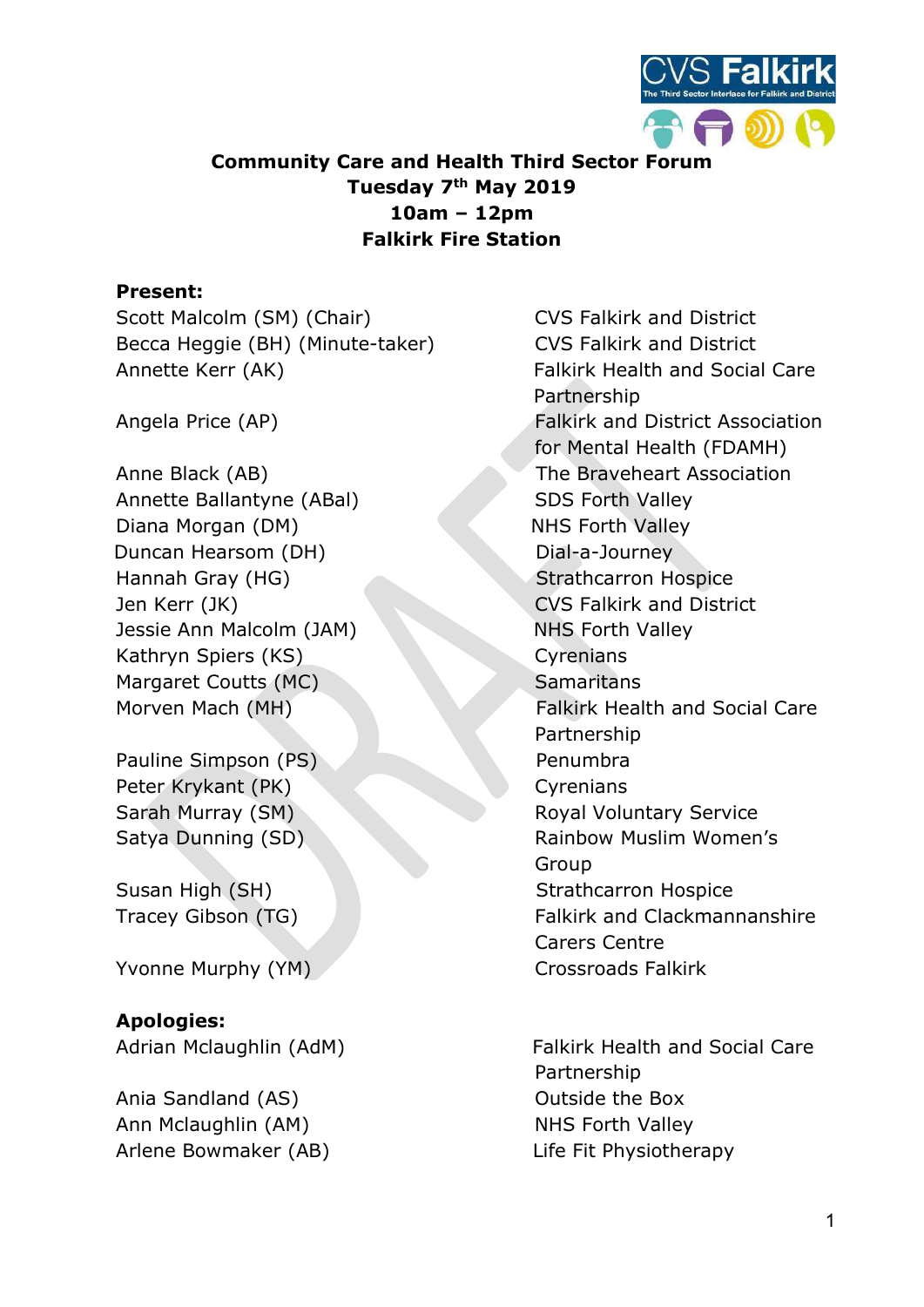

Jackie Turnball (JT) NHS Forth Valley

Arun Gopinath (AG) Central Scotland Regional Equality Council (CSREC) Carol Anderson (CA) Chest Heart and Stroke

Holly Hoskisson (HH) Falkirk and Clackmannanshire Carers Centre Katie (K) **Scottish Waterways Trust** Scottish Waterways Trust Liz Torrance (LT) Crossroads Scotland Lynne Frail (LF) **Example 2** Forth Valley College Morag Fullard (MF) The Contract Contract Association Falkirk and District Association for Mental Health (FDAMH)

# 1. Welcome, Introductions and Apologies

Forum members present were welcomed to the meeting and introductions were made. Apologies were noted as above.

## 2. Review of Previous Minutes from 05.02.19

The minutes of the previous meeting were agreed as an accurate record.

# 3. Angela Price (FDAHM – Community Hub)

AP introduced herself to forum members present then proceeded to give an update about the Opening Day event FDHAM held previously.

AP informed forum members that the drop in service at FDAHM no longer exists. FDHAM have replaced this service with a new service, The Social Spark. The Social spark was developed to support people who experience social isolation. The Social Spark is one service with five elements:

- Social Spark
- Bright Spark
- Project Spark
- Vital Spark
- Central Spark

Central Spark is the most recent addition to the services FDAHM offer. Central Spark was developed to support people who are not yet ready to participate in group settings. FDAHM will support people using this service to build confidence, self-esteem and make connections to their communities through up to four half-days a week of activities depending on the individuals' personal needs.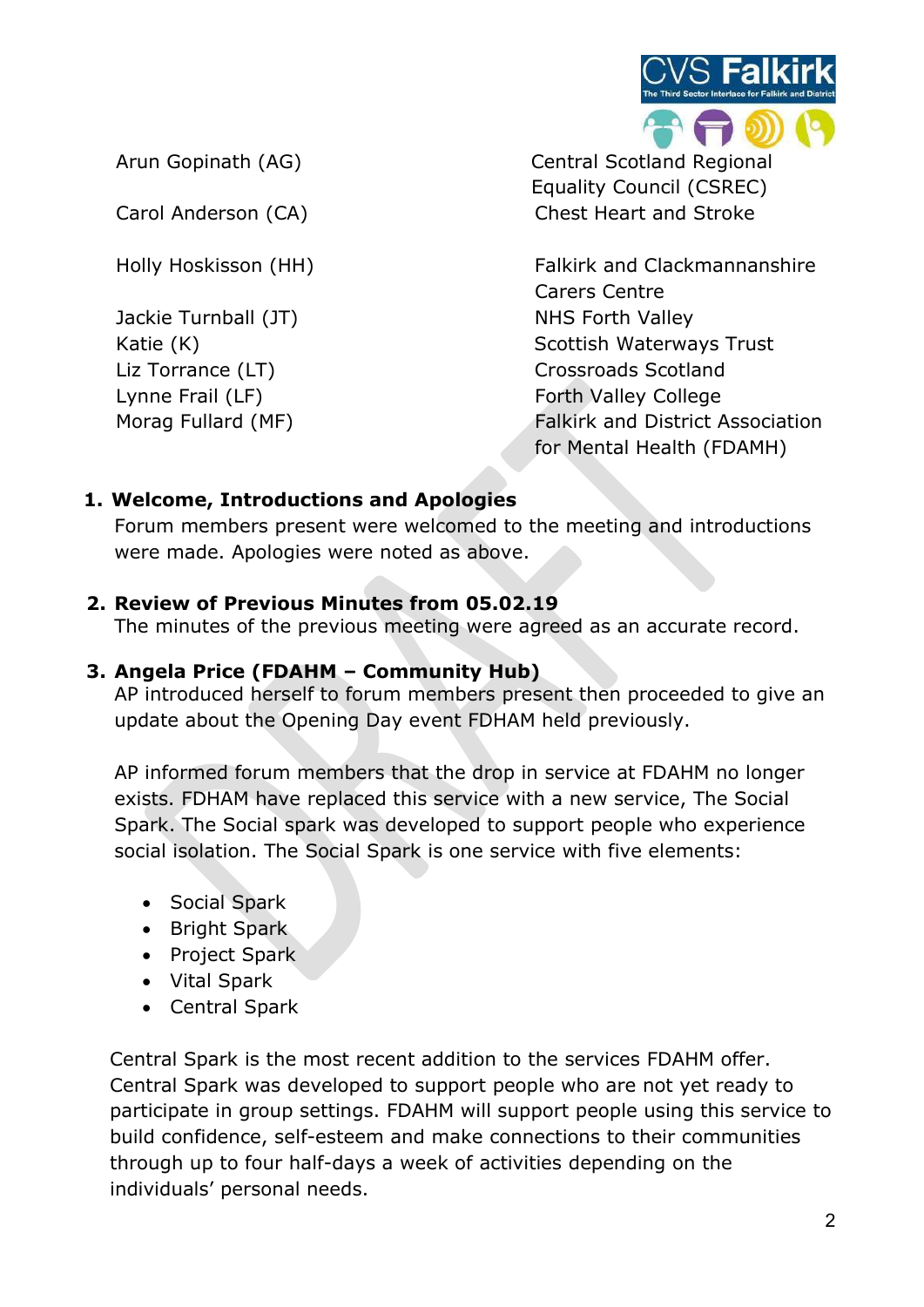

AP continued to inform the forum about a rise in demand for services within FDAHM and identified that lack of space within the FDAHM building is an ongoing issue. AP informed forum members that FDAHM would be interested in merging with organisations to share premises to create a Community Hub. AP asked forum members if they would be interested or know any organisations considering alternative accommodation to email angela.price@fdamh.org.uk.

# 4. Falkirk Health and Social Care Partnership - Health and Social Care Change Projects

# 4.1 Health and Social Care Partnership (HSCP)

JK delivered a brief summary of recent changes taking place within the HSCP on behalf of Adrian McLaughlin as he had to submit late apologies. The HSCP have now agreed on an operational structure, the most recent change taking place is the review of day services for adults.

The Community Learning and Development Team and Falkirk Council are planning engagement with people who currently attend day services, and they would like to work with the forum members to share knowledge, experience and input. They are keen to get input from those working predominately with older people. Those who are interested should contact SM by email Scott.Malcolm@cvsfalkirk.org.uk.

JK informed forum members the Health and Social Care Partnership have recently put a bid into the Scottish Government for a technology enabled care fund. This could potentially lead to a community focused hub for people to access healthcare related services.

The Health and Social Care partnership have recently started a new project Community Lead Support this will be run by National Development Team for Inclusion (NDTI) who has been part funded by Scottish Government and part funded by the Health and Social Care Partnership. The purpose of this project is to review social work conversations and processes. There are four stages to this project which involve making social work more accessible for people.

Action: JK to put Community Lead Support presentation on CVS website.

#### 4.2 Huntington's Disease Association

JK informed the forum to about The Huntington's Disease project which is a project run by The National Huntington's Disease Association. The aim of this project is to establish a pathway for suitable support which currently doesn't exist in Forth Valley. Huntington's disease is a hereditary condition in which your brain's nerve cells gradually break down. This affects your physical movements, emotions, and cognitive abilities.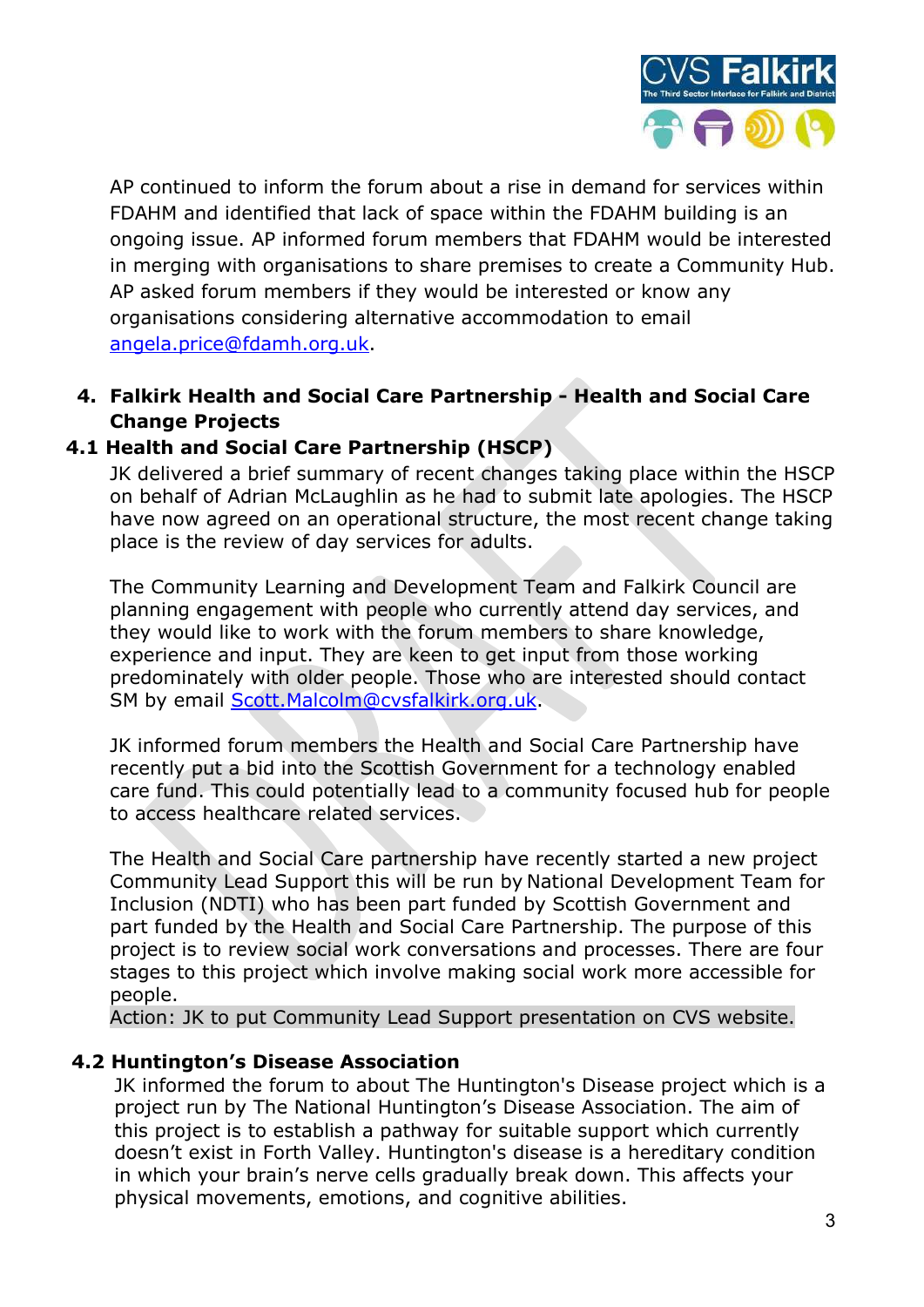

## 4.3 Community Link Workers

As part of the GP contract, funding is available from Scottish Government for Community Link Workers and Community Learning and Development workers. The Community and Development worker posts have been approved and there will be one for each of the locality areas.

The purpose of the Community Learning and Development workers is to provide start up support, governance support and to help people engage with organisations. Link Workers will be based in GP surgeries and work alongside GP's to signpost to relevant organisations. AP noted there has to be better communication between Organisations, Management and Link Workers.

# 5.Integration Joint Board (IJB) Update

#### 5.1 Third Sector Representation

 JK informed forum members that a new third sector representative from the Community Care and Health Forum (CCHF) needs to be elected to join the IJB as former representative Maureen Hill has resigned.

JK informed forum members that there is currently no voting process in place and asked forum members to give suggestions on how they would like the voting process to take place. Forum members agreed they would like to vote online. JK informed forum members there can only be one vote made per organisation. CVS Falkirk will advertise the upcoming nomination process in the next 4-6 weeks.

AP suggested calling another forum in July to ratify forum representation before the upcoming IJB meeting in September.

#### 5.2 IJB Chair and Vice-Chair Roles

 At the April IJB meeting each year there is a change of the Chair and Vice-Chair roles, in order that the roles alternate between Falkirk Council and NHS Forth Valley voting members. Councillor Fiona Collie will become Chairperson at the next meeting and Michelle McClung will become Vice-Chairperson. Many thanks were given from all to Julia Swan (Chairperson) and Councillor Allyson Black (Vice-Chairperson) for their work over the past year.

#### 5.3 Clinical Care and Governance

JK informed forum members a Clinical Care and Governance group has been established and the membership is reviewed annually. It was agreed it would contain either a service user representative or a third sector representative. JK has recommended that both these representatives should be present.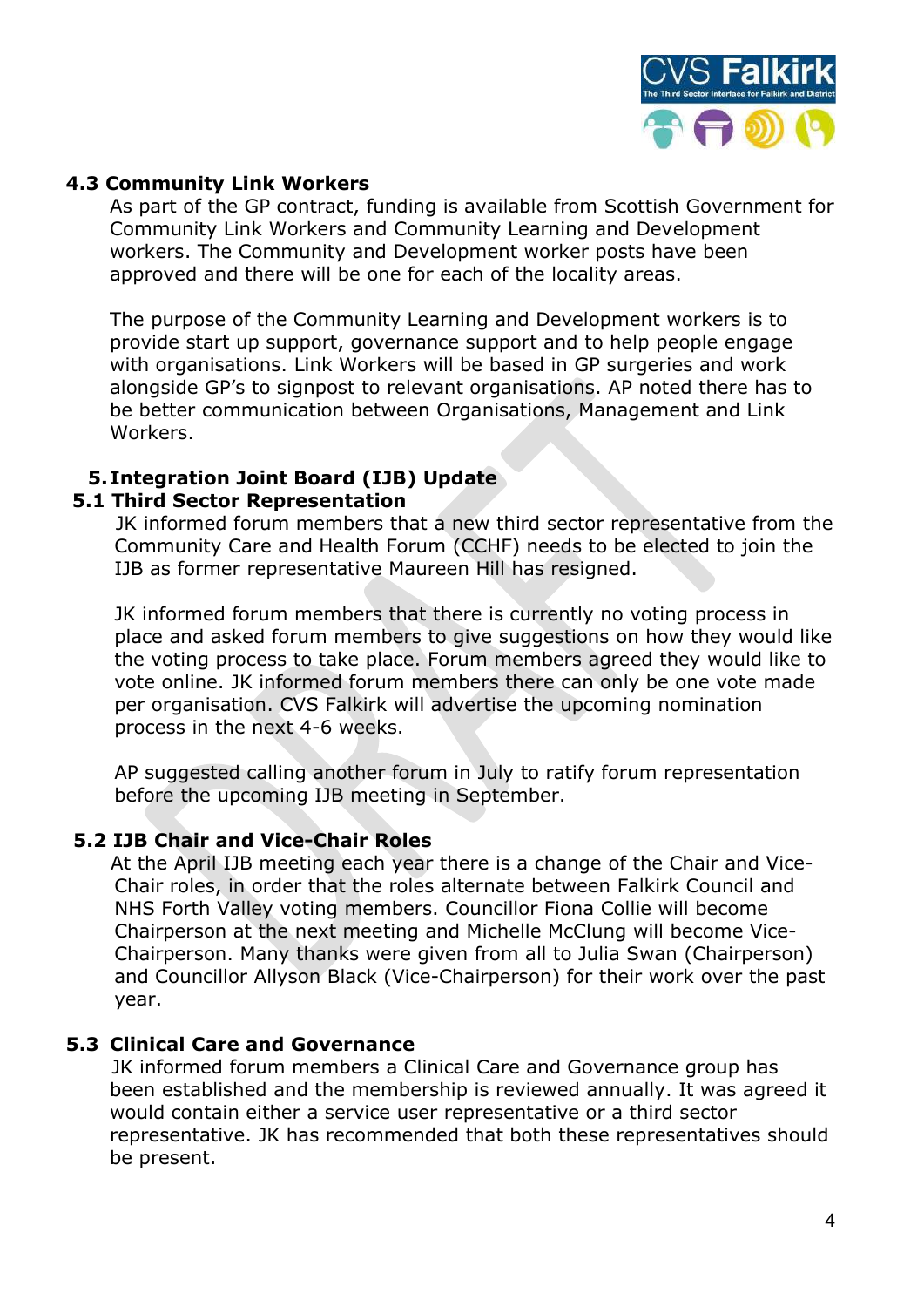

# 5.4 Chief Officer's Report

It was stated that the Falkirk IJB will issue an electronic version of the selfassessment form to all partners related to the IJB and will be bringing the final collated replies to the development session on Friday  $10<sup>th</sup>$  May 2019. This will allow partners and shareholders the ability to agree on any actions for improvement of the submission itself.

Scottish Government has notified all IJBs of the review of legislation contained within the Scottish Mental Health Act. The first is that the Director of Adult Social Work, Joe McElholm and the Community Services Manager for NHS Forth Valley are both retiring in June and July respectively.

## 5.5 Strategic Plan

 The updated strategic plan was viewed over the months of February and March 2019 and was approved. It was also noted that the responses were not as diverse as hoped; as such it is felt that the Third Sector could adjust and improve upon this next time.

## 5.6 Financial Position Update

The final year budget is currently projected to be in overspend by £3.6 million, it was agreed upon to reduce this through use of reserves (including some ring fenced for other projects.)

#### 5.7 Partnership Funding

The recommendations of the Partnership Funding Group applications was approved by IJB.

#### 5.8 Alcohol and Drug Partnership (ADP)

The IJB received a paper that provided a background to ADPs and an overview of its current issues around governance across Forth Valley and the priorities for Falkirk ADP.

It was clarified that an ADP does not deliver services but has a role to ensure coordination of relevant services. It does this by commissioning services.

The Forth Valley ADP is not accountable to any other partnership and discussions have been held around it stepping down as an 'ADP' but continuing as a working group that ensures there is coordination of critical Forth Valley wide services by working with both local ADPs and IJBs.

The Scottish Government are about to publish reviewed guidance for the place of ADPs in the new landscape of IJBs and Community Planning. This is not expected to provide a direction on where an ADP should be accountable to in order to take account of the varying contexts across Scotland. Once